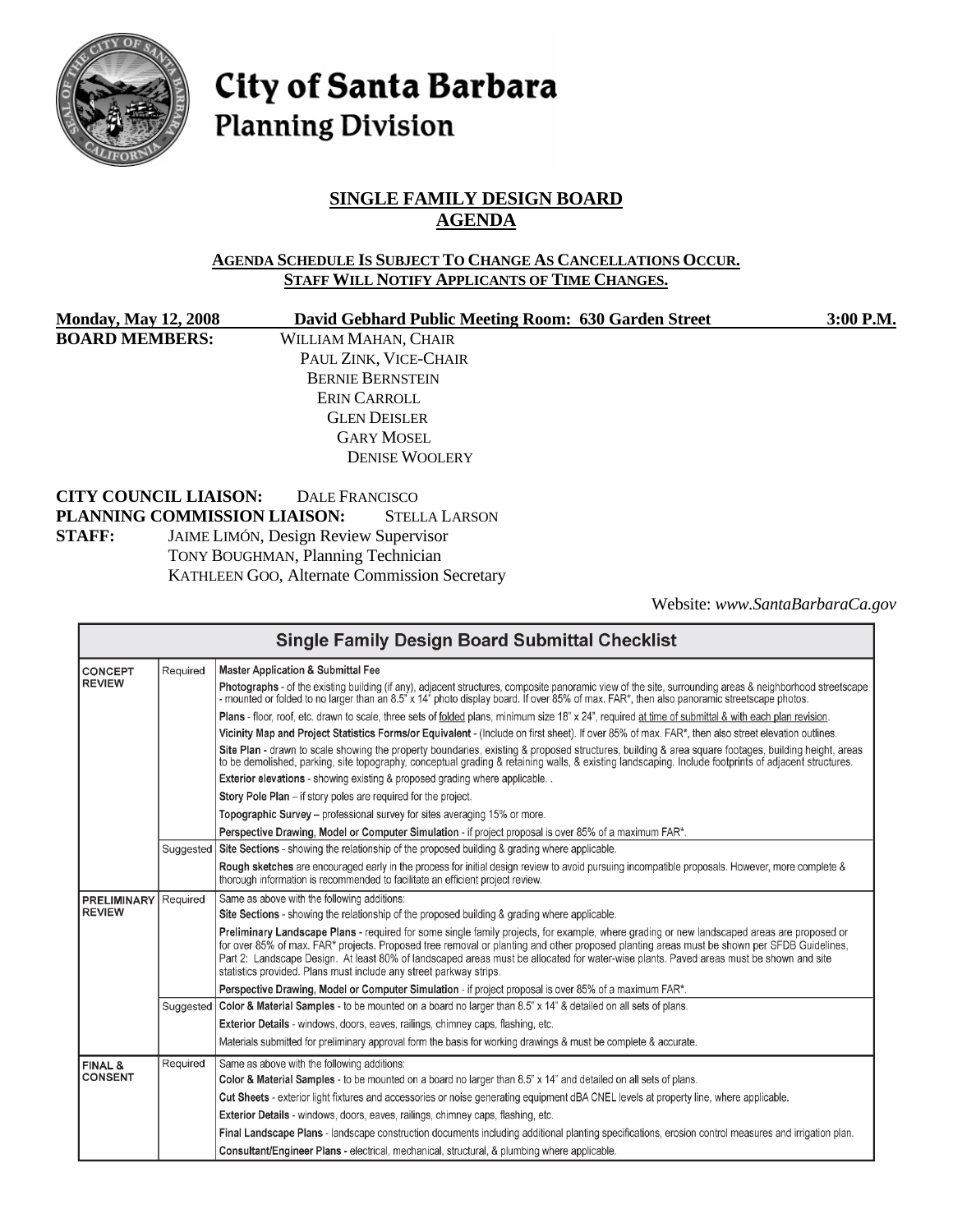# **PLEASE BE ADVISED**

- The approximate time the project will be reviewed is listed to the left of each item. It is suggested that applicants arrive 15 minutes early. The agenda schedule is subject to change as cancellations occur. Staff will notify applicants of time changes.
- The applicant's presence is required. If an applicant is not present, the item will be postponed indefinitely. If an applicant cancels or postpones an item without providing advance notice, the item will be postponed indefinitely and will not be placed on the following Single Family Design Board (SFDB) agenda. In order to reschedule the item for review, a rescheduling fee will be paid and the applicant must fill out and file a Supplemental Application Form at 630 Garden Street (Community Development Department) in addition to submitting appropriate plans.
- All approvals made by the SFDB are based on compliance with Municipal Code Chapter 22.69 and with adopted SFDB guidelines and require Neighborhood Preservation Ordinance Findings (§22.69.050). Some agenda items required preparation of a mailed notice.
- The SFDB may grant an approval for any project scheduled on the agenda if sufficient information has been provided and no other discretionary review is required. Additional plan sheets with more detailed information or other project information are allowed if the project proposal is consistent with agendized plans. Plan substitution is not allowed for the first Concept Review for mailed notice items, Preliminary Approval or Final Approval hearings. The Board may refer items to the Consent Calendar for Preliminary and Final Approval.
- Concept review comments are valid for one year. A Preliminary approval is valid for one year from the date of the approval unless a time extension has been granted. A Final approval is valid for two years from the date of final action unless a time extension has been granted or a Building Permit has been issued.
- Decisions of the SFDB may be appealed to the City Council. For further information on appeals, contact the Planning Division Staff or the City Clerk's office. Appeals must be in writing and must be filed with the City Clerk at City Hall, 735 Anacapa St. within ten (10) calendar days of the meeting at which the Board took action or rendered its decision.
- **AMERICANS WITH DISABILITIES ACT:** In compliance with the Americans with Disabilities Act, if you need special assistance to participate in this meeting, please contact the Planning Division at (805) 564-5470. Notification at least 48 hours prior to the meeting will enable the City to make reasonable arrangements.
- **AGENDAS, MINUTES and REPORTS**: Copies of all documents relating to agenda items are available for review at 630 Garden St. and agendas and minutes are posted online at [www.SantaBarbaraCa.gov/sfdb](http://www.santabarbaraca.gov/sfdb) If you have any questions or wish to review the plans, please contact Tony Boughman, at (805) 564-5470 between the hours of 8:30 a.m. to 4:00 p.m., Monday through Thursday, and every other Friday. Or by email at [tboughman@santabarbaraca.gov](mailto:tboughman@santabarbaraca.gov). Please check our website under City Calendar to verify closure dates.

#### **NOTICE:**

- 1. That on Thursday, May 8, 2008 at 4:00 p.m., this Agenda was duly posted on the indoor and outdoor bulletin boards at the Community Development Department, 630 Garden Street, and online at www.SantaBarbaraCa.gov/SFDB.
- 2. This regular meeting of the Single Family Design Board will be broadcast live on City TV-18, or on your computer via <http://www.santabarbaraca.gov/Government/Video/>City TV-18 Live Broadcast. City TV-18 will also rebroadcast this meeting in its entirety on Wednesday at 8:00 a.m. on Channel 18. An archived video copy of this meeting will be viewable on computers with high speed internet access the following Wednesday at [www.santabarbaraca.gov/sfdb](http://www.santabarbaraca.gov/sfdb) and then clicking *Online Meetings.*

#### **GENERAL BUSINESS:**

A. Public Comment:

Any member of the public may address the Single Family Design Board for up to two minutes on any subject within their jurisdiction that is not scheduled for a public discussion before the Board on that day. The total time for this item is ten minutes. (Public comment for items scheduled on today's agenda will be taken at the time the item is heard.)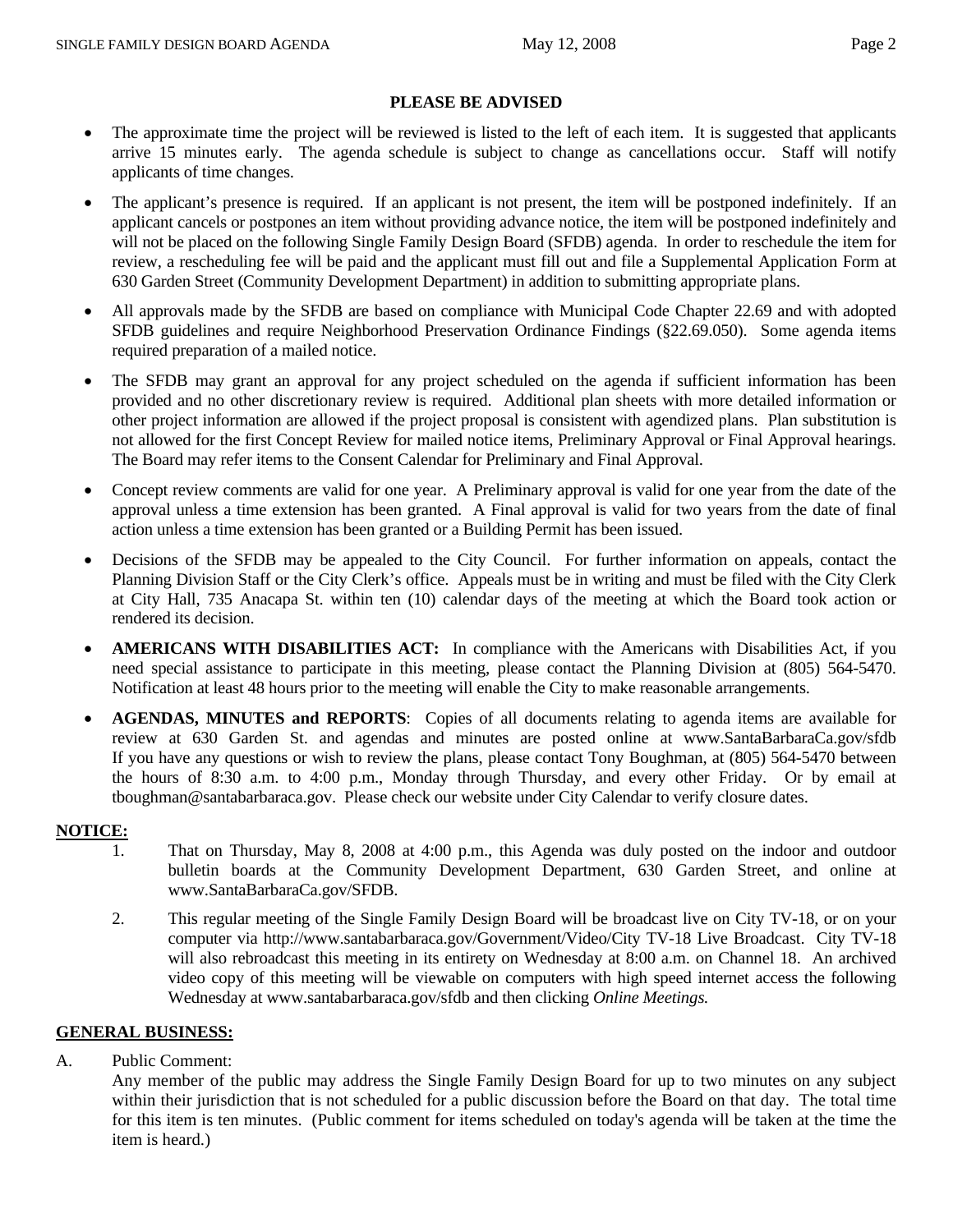- B. Approval of the minutes of the Single Family Design Board meeting of April 28, 2008.
- C. Consent Calendar.
- D. Announcements, requests by applicants for continuances and withdrawals, future agenda items, and appeals.
- E. Subcommittee Reports.
- F. Possible Ordinance Violations.

# *DISCUSSION ITEM*

# **1. TECHNICAL GUIDANCE MANUAL FOR POST CONSTRUCTION STORM WATER MANAGEMENT**

**(3:15)** Technical Guidance Manual for Post Construction Storm Water Management required by the City's Storm Water Management Program for controlling urban runoff pollution from new development after construction.

Autumn Malanca, Water Resources Specialist, City of Santa Barbara Creeks Division

# **SFDB-CONCEPT REVIEW (CONT.)**

## **2. 1623 CHAPALA ST R-4 Zone**

| Assessor's Parcel Number: 027-172-010 |
|---------------------------------------|
| MST2007-00584                         |
| Dean McNeil                           |
| Lori Kari                             |
|                                       |

(Proposal to construct a 275 square foot second-story addition and a 36 square-foot first-story addition to an existing detached two-car carport. The total size including the existing 1,072 square foot two-story single-family residence is 1,660 square feet on the 3,566 square foot lot, which is 76% of the maximum guideline FAR.)

## **(Second Concept Review. Action may be taken if sufficient information is provided.)**

# **SFDB-CONCEPT REVIEW (CONT.)**

# **3. 306 EL MONTE DR E-3/SD-3 Zone**

**(4:20)** Assessor's Parcel Number: 045-025-007 Application Number: MST2007-00643 Owner: Denise M. Klassen Architect: Kent Mixon Architect Contractor: Lynn Morris Contracting

> (Proposal to construct a 506 square foot second-story addition. The existing 1,949 square foot singlefamily residence including 404 square foot garage is located on a 6,964 net square foot lot. Also proposed is a partial remodel to the first floor and replacement of an existing asphalt driveway with new surfacing. The total proposed square footage of 2,455 square feet is 83% of the maximum FAR.)

## **(Second Concept Review. Action may be taken if sufficient information is provided.)**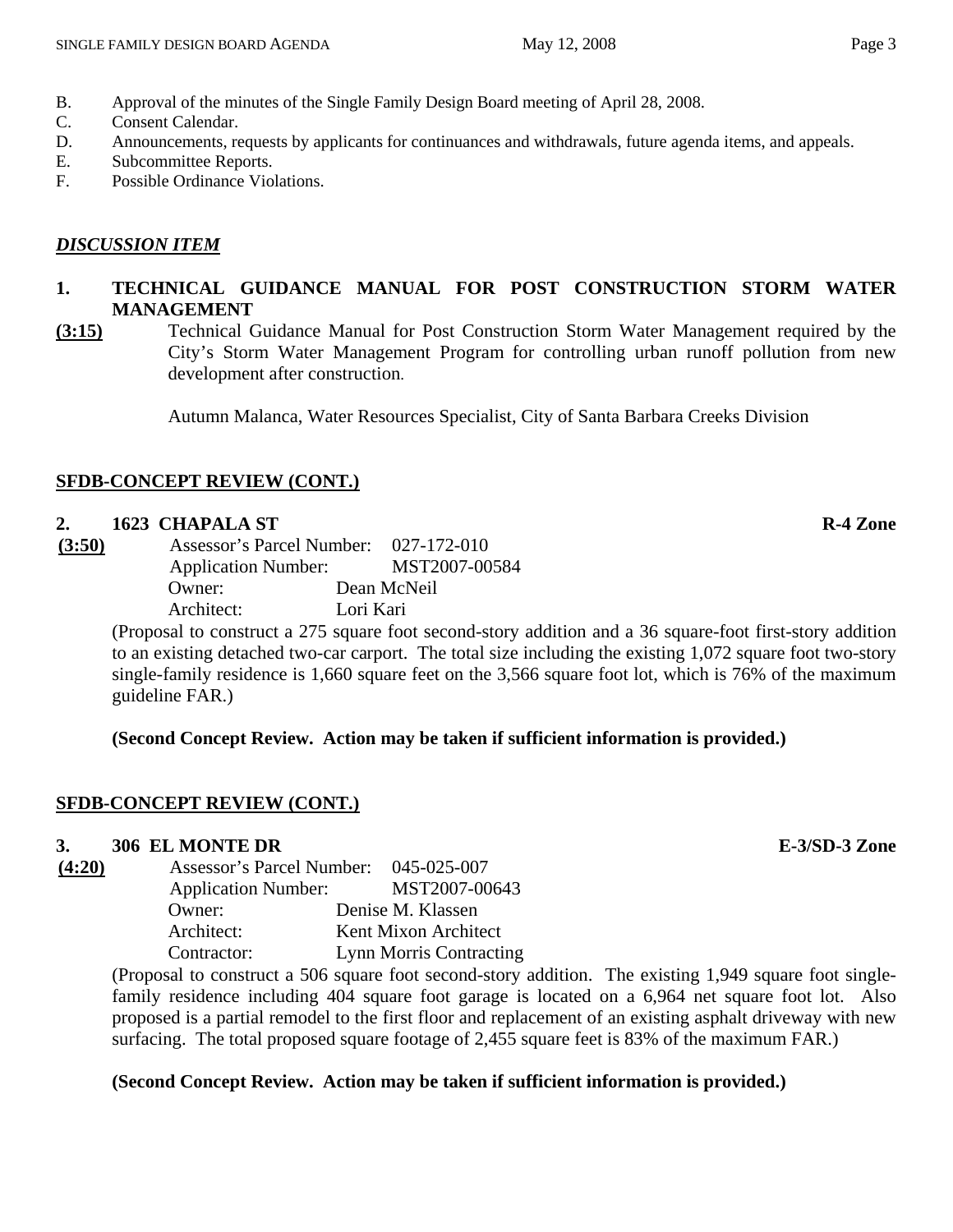# **PRELIMINARY REVIEW**

## **4. 840 CIMA LINDA LN** A-2 Zone

**(4:50)** Assessor's Parcel Number: 015-162-019 Application Number: MST2007-00500 Owner: Chuck & Lisa Mounts Architect: Kent Mixon

> (Proposed 96 square foot addition to an existing 6,063 square foot, two-story residence with an attached three-car garage. The improvements include a new detached 721 square foot, covered terrace and a new swimming pool and spa.)

**\*\*\* THE BOARD WILL RECESS AT 5:20 P.M. AND RECONVENE AT 5:40 P.M. \*\*\*** 

#### **PRELIMINARY REVIEW**

#### **5. 1533 W VALERIO ST A-2/R-1 Zone**

| (5:40) | Assessor's Parcel Number:  | 041-071-031             |
|--------|----------------------------|-------------------------|
|        | <b>Application Number:</b> | MST2003-00338           |
|        | Owner:                     | James & Pamela Haldeman |
|        | Architect:                 | Tom Ochsner             |
|        | Agent:                     | Justin Van Mullem       |
|        |                            |                         |

(Proposal for a new single-family residence on a 75,140 square foot lot in the Hillside Design District that is part of a recent two-lot subdivision. One lot has an existing one-story 5,948 square foot singlefamily residence, which would remain. The other lot would be developed with a 5,145 square foot three-story residence including attached two-car garage and detached two-car garage. The calculated total of 5,145 square feet includes a 50% reduction for the lower level being below grade and results in a proposal that is 95% of the maximum guideline FAR.)

# **(Project requires compliance with Planning Commission Resolution No. 007-07.)**

## **SFDB-CONCEPT REVIEW (CONT.)**

#### **6. 1057 ARBOLADO RD E-1 Zone**

**(6:15)** Assessor's Parcel Number: 019-241-013 Application Number: MST2007-00462 Owner: Ann S. De Bruyn Kops Engineer: Mike Gones

(This is a revised project description: Proposal for additions and alterations to an existing one-story 2,024 square foot single-family residence located on a 13,504 square foot lot in the Hillside Design District. Proposed are first floor additions of 374 square feet, a new 596 square foot second story with 346 s.f. deck, replace all roofing, complete exterior remodel, and repaving the driveway, and 50 cubic yards of fill grading. The project will result in a 2,840 square foot structure which is 68% of the maximum allowable FAR. Staff Hearing Officer approval of a modification to encroach into the front yard setback is requested.)

**(Second Concept Review. Story poles will be installed prior to the hearing. Comments only; project requires environmental assessment and Staff Hearing officer approval of a modification.)**